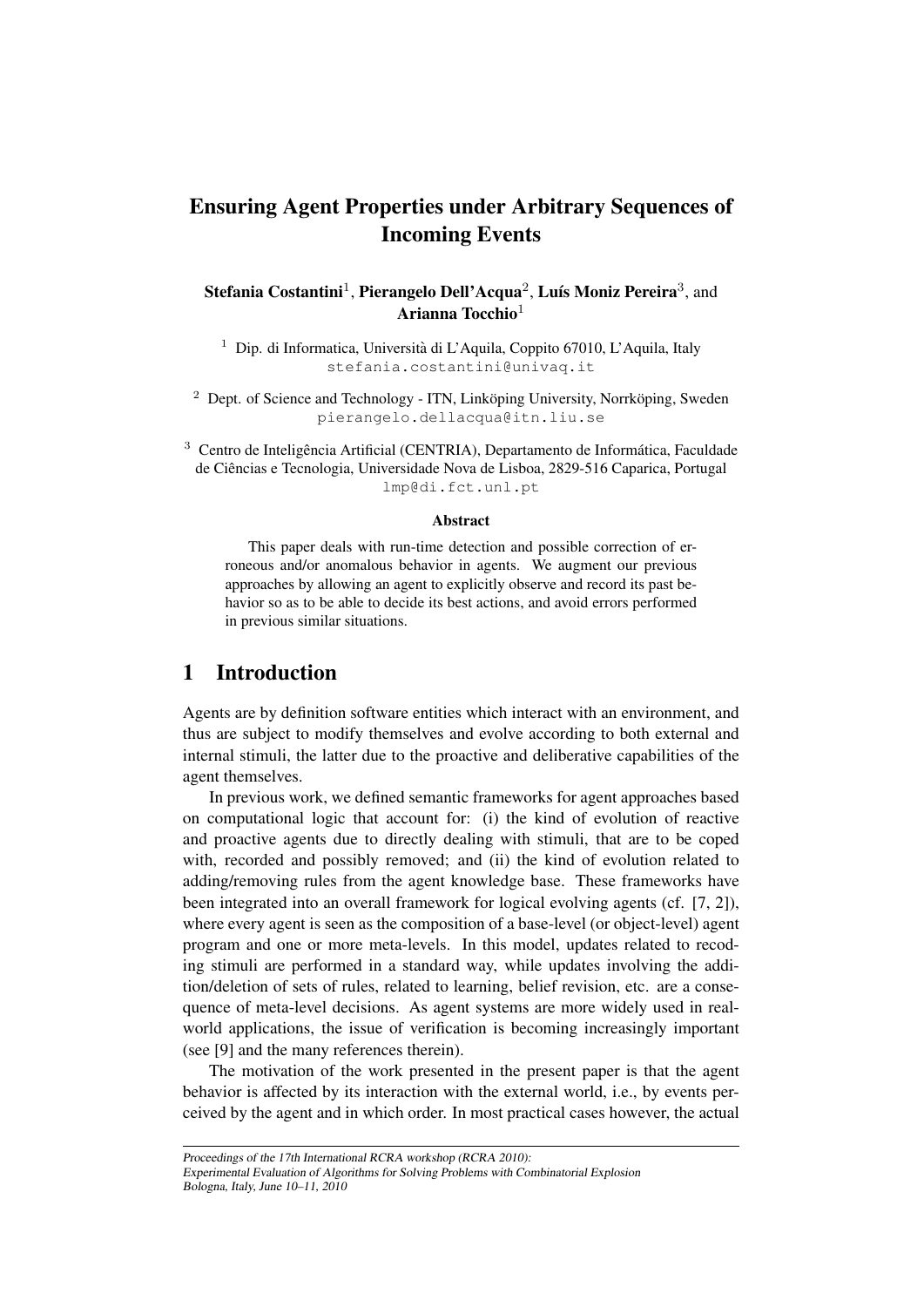arrival order of events is unforeseeable, and the set of possible events is so large that computing all combinations would result in a combinatorial explosion, thus making "a priori" verification techniques actually unpractical. Moreover, properties that one wants to verify often depend upon which events have been observed by an agent up to a certain point, and which others are supposed to occur later. Therefore, we augment our previous approaches by allowing an agent to explicitly observe and record its past behavior so as to be able to decide the best actions to do, and to avoid errors performed in previous similar situations. This motivates the importance of recording the most relevant facts which happened in the past and of recovering error and behavioral anomalies by means of appropriate strategies.

The definition of frameworks such as the one that we propose here, for checking agent behavior during its life based on experience, has not been really treated up to now. In fact, there has been an increasing quest for agent platforms whose component entities would be capable of exhibiting a correct and rigorous behavior with respect to expectations. However, developers have mostly applied model-checking techniques that are based upon abstract models of an agent system, thus neglecting the run-time verification of behavior during the agent life according to what happens in actual evolution of the system. On the one hand, due to the combinatorial explosion, properties that can be statically verified are necessarily quite simple. On the other hand, there is no way to reinstate a correct behavior at run-time, in case unwanted situations should occur.

In this paper, we propose a method for checking the agent behavior correctness during the agent activity, based on maintaining information on its past behavior. This information is useful in that it records what has happened in the past to the agent (events perceived, conclusions reached and actions performed) and thus encodes relevant aspects of an agent's *experience*. If augmented by time-stamps, these records (that we call *past events*) constitute in a way the *history* of the agent activity. The set of past events evolves in time, and can be managed for instance by distinguishing the most recent versions of each past event, that contribute to the agent present perception of the state of the world.

Past events can be exploited for the purpose of self-checking agent activities: we propose in fact the introduction of specific constraints, defined as temporallogic-like formulae expressed upon past events and events that are supposed to occur in the future. Alberti et al. in [1] have adopted a similar approach based on social constraints in order to model the interactions among (possibly heterogeneous) agents that form an open society.

### 2 Defining agent experience

A rule-based agent consists of a knowledge base and of rules aimed at providing the entity with rational, reactive, pro-active and communication capabilities. The knowledge base constitutes a part of the agent's "memory", where rules define the agent's behavior. Through "memory", the agent is potentially able to learn from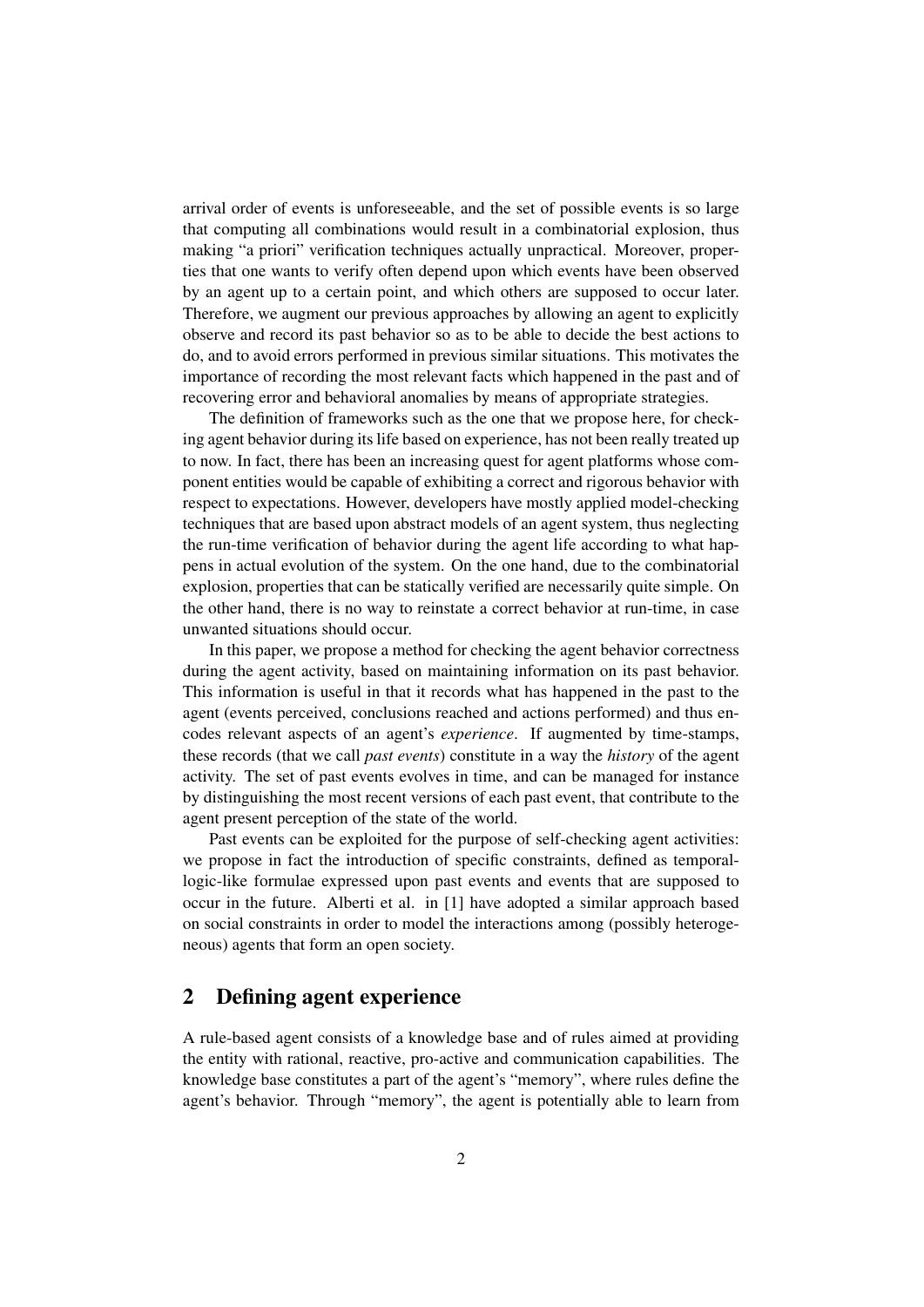experiences and ground what it knows on these experiences [10]. The interaction between the agent and the environment can play an important role in constructing its memory and may affect its future behavior. Most methods to design agent memorization mechanisms have been inspired by models of human memory as for instance [11], [12]. Memory, experience and knowledge are in general strongly related. Correlation between these elements can be obtained, e.g., via neural networks, via mathematical models or via logical deduction.

Some of the authors of this paper have proposed in [5],[6] a method of correlating agent experience and knowledge by using a particular construct, the internal events, that has been introduced in the DALI language (though it can be in principle adopted in any computational logic setting). We have defined the "static" agent memory in a very simple way as composed of the original knowledge base augmented with *past events* that record the external stimuli perceived, the internal conclusions reached and the actions performed.

Past events can play a role in reaching internal conclusions. These conclusions, which are proactively pursued, take the role of "dynamic" memory that supports decision-making and actions: in fact, the agent can inspect its own state and its view of the present state of the world, so as to identify the better behavioral strategy in that moment. More specifically, *past events*, in our approach, record external events that have happened, internal events that have been raised and actions that have been performed by the agent. Each past event is time-stamped to also record when the event has happened. Past events have at least two relevant roles: describe the agent experience; keep track of the state of the world and of its changes, possibly due to the agent intervention. With time, on the one hand past events can be overridden by more recent ones of the same kind (take for example temperature measurement: the last one is the "current" one) and on the other hand can also be overridden also by more recent ones of different kinds, which are somehow related.

In this paper, we extend and refine the concepts that we had introduced in the above-mentioned previous work. In particular, we introduce a set P of current "valid" past events that describe the state of the world as perceived by the agent. We also introduce a set PNV where we store all previous ones. Thus, the history H referred to in the definition of the evolutionary semantics is the tuple  $\langle P, P N V \rangle$ . Given history  $H$ , we introduce the notation  $H.P$  and  $H.PNV$  to refer to the two components. In practice,  $H$  is dynamically augmented with new events that happen. Let  $\mathcal{E} = (E \cup I \cup A)$  be the set of the events that may happen, in which as already observed we include the sets of external (set  $E$ ) and internal (set I) events and the actions (set A) that the agent itself performs. Each event in  $X \in \mathcal{E}$  may occur none or several times in the agent's life. Each occurrence is therefore indicated as  $X: T_i$  where  $T_i$  is a time-stamp indicating when this specific occurrence has happened (where the time-stamp can be omitted if irrelevant. Each  $X \in \mathcal{E}$  is a ground term, with the customary prolog-like syntax. If one is interested in identifying which kind of event is  $X$ , a postfix (that can be omitted if irrelevant) can provide this indication. I.e.,  $X_E$  is an external event,  $X_A$  is an action and  $X_I$  an internal event. As soon as  $X$  is perceived by the agent, it is recorded in  $P$  in the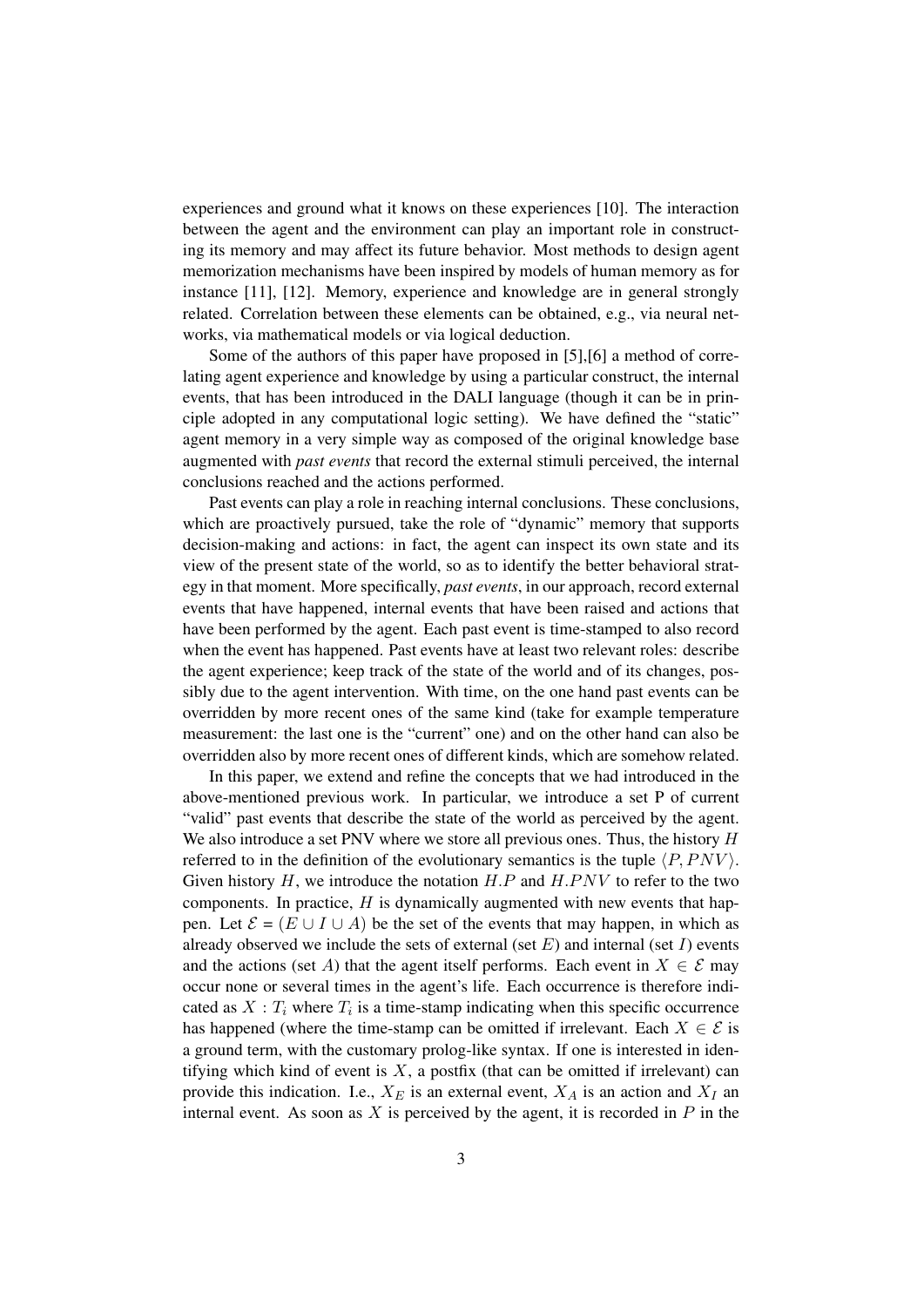form  $X_P^Y$ :  $T_i$  where P is a postfix that syntactically indicates past events and Y is a label indicating what is  $X$ , i.e., if it belongs to  $E$ ,  $I$  or  $A$ . By abuse of notation for the sake of conciseness we will often omit label  $Y$  if the specific kind of event is irrelevant, and we will sometimes indicate  $X_P^Y : T_i$  as  $X_i$  or simply X.

Clearly, as new "versions" of an event arrive, they should somehow "override" the old versions that have to be transferred into PNV: for instance, P will contain the most recent measure of the outside temperature, while previous measurements will be recorded in PNV. Past events in PNV may still have a relevant role for the entity decision process. In fact, an agent could be interested for instance in knowing how often an action has been performed or a particular stimuli has been received by the environment, or the first and last occurrences, etc. In the previous example, measurements recorded in PNV might for instance be used for computing the average temperature in a certain period of time. Clearly, PNV will have a limited size and thus older or less relevant events will have to be canceled. We do not cope with this issue in this paper, where instead we will cope with the issue of how to keep P up-to-date. Consider for example to have an agent that opens or respectively closes some kind of access. The action of opening the access can be performed only if the access is closed, and vice versa for closing. Assume that this very simple agent believes that no external interference may occur, and thus the access is considered (by the agent) to be closed if the agent remembers to have closed it, and vice versa it is considered to be open if the agent remembers to have opened it. These "memories", in our approaches, are past events in P. Therefore, the agent will have previously closed the door (and thus it considers itself enabled to open it) if a past event such as  $close_P^A: t_1$  is in P. After performing the action  $open_A : t_2$ , not only the past event  $open^A_P : t_2$  must be inserted into P, but for avoiding possible mistakes the previous past event  $close_p^A : t_1$  should be removed from P and transferred into PNV. *Past Constraints* define which past events must be eliminated and under which conditions. They should be automatically applied in order to keep the agent memory consistent with the external world. More formally, we define a *Past Constraint* as follows (where we overlook the label Y indicating the kind of past event).

Definition 2.1 (Past Constraint). *A Past Constraint has syntax:*

 $X_{k,P}: T_k, ..., X_{m,P}: T_m \trianglelefteq X_{s,P}: T_s, ..., X_{zP}: T_z, \{C_1, ..., C_n\}$ 

where  $X_{kP}$ :  $T_k$ , ...,  $X_{mP}$ :  $T_m$  are the past events which are no longer valid when*ever past events*  $X_{sP}: T_s, ..., X_{zP}: T_z$  *become known and conditions*  $C_1, ..., C_n$ *are true, i.e., as we will say, whenever the constraint* holds*.*

For the previous example, we would have the following past constraint.

$$
close_P^A: t_1 \trianglelefteq open_P^A: t_2, t_1 < t_2
$$

We define  $H \star X$  as the operation of adding the past-event version of event  $X \in \mathcal{E}$  to the history, that also implies transferring past events from P to PNV according to the past constraints.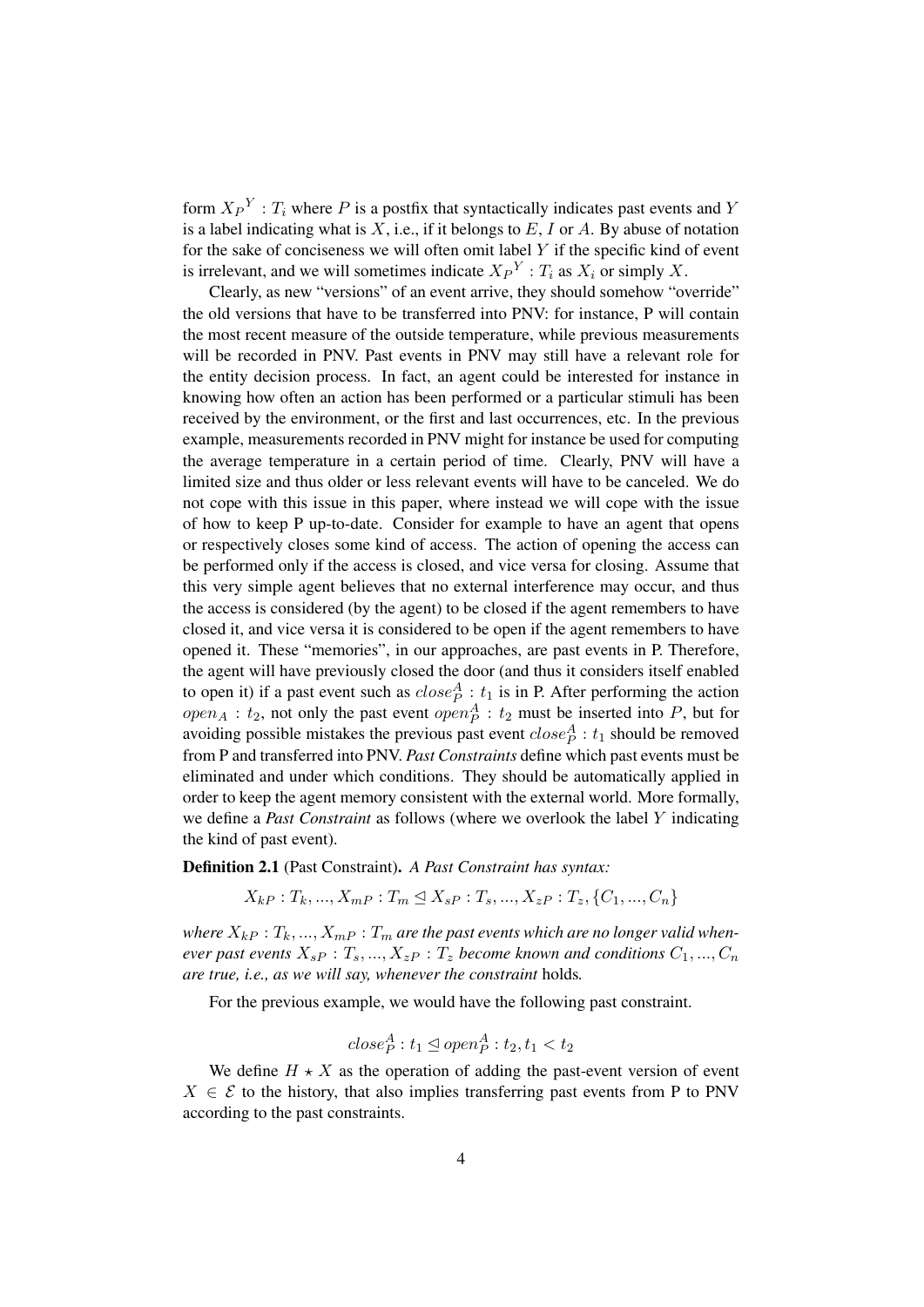**Definition 2.2.** Let PC be the set of past constraints and S a set of past events.  $By F = PC(S)$  *we indicate the result of the application of the past constraints in* PC, i.e., F included the left-hand sides of all the constraints in PC which hold *given as known the past events in* S*.*

**Definition 2.3.** Given history  $H = \langle P, P N V \rangle$ , set of past constraints PC and *event* X, the result of  $H \star X$  is an updated history  $H' = \langle P', PNV' \rangle$  where: (i)  $P' = S \setminus F$  *with*  $S = H.P \cup \{X_P\}$  *and*  $F = PC(S)$ *; (i)*  $PNV' = H.PNV \cup F$ *, .*

### 3 Checking the behavior of Evolving Agents

According to the evolutionary semantics defined in [4], time instants  $s_0s_1 \dots$  concerning an agent's "life" can be understood in terms of the events that happen. In fact, at the i-th evolution step we have an history  $H_i$ , an agent program  $P_i$  and its intended semantics  $M_i$ , determined by events  $E_1, \ldots, E_i$  occurred so far. The next evolution step will take place in accordance to the perception of next event  $E_{i+1}$ . Then, any property  $\varphi$  which holds w.r.t.  $\varepsilon_i^{Ag}$  $i<sup>A</sup>$ , i.e. w.r.t. the agent evolutionary semantics up to step  $i$ , will keep holding until next event will determine a transition to the next snapshot. In other words, the agent understands the world only in terms of the event that it perceives. Therefore we can state the following.

**Definition 3.1.** *Given agent Ag with evolutionary semantics*  $\varepsilon^{Ag}$ , we let  $s_i = \varepsilon_i^{Ag}$ i  $= \langle H_i, P_i, M_i \rangle.$ 

I.e., a state is taken to be the snapshot at stage  $i$  of the evolutionary semantics of the agent.

In model-checking, the aim is to establish if some LTL formula (where LTL stands for Linear-Time Temporal Logic: for a survey, the reader can refer to [8])  $Op \varphi$  or  $\varphi Op \psi$  (where  $Op$  can be, for instance, N for "never", E for "eventually", etc.) can be established to be true, given a description of the system at hand from which the system evolution can be somehow elicited. In order to cope with the many cases where this evolution cannot be fully foreseen, we propose a reformulation of temporal logic operators so as to take into account the events that have happened already and those that are expected to happen in the future and to be relevant to the property that we intend to check. We do so because indeed checking a property w.r.t. any possible sequence of events would determine a combinatorial explosion of the checks that should be made. Moreover, many of the checks would be useless, as they would concern combination of events that are irrelevant to the property at hand.

Definition 3.2 (Evolutionary LTL Expressions). *Let* τ *be a temporal logic expression of the form*  $Op \varphi$  *if operator*  $Op$  *is unary or*  $\varphi$   $Op \psi$  *if operator*  $Op$  *is binary. The evolutionary version of*  $τ$ , *that we will call* Evolutionary LTL Expression, *is of the form*

$$
\{E_{P_1},\ldots,E_{P_{n-1}}\}\,\tau\,:\,\{F_1,\ldots,F_m\}
$$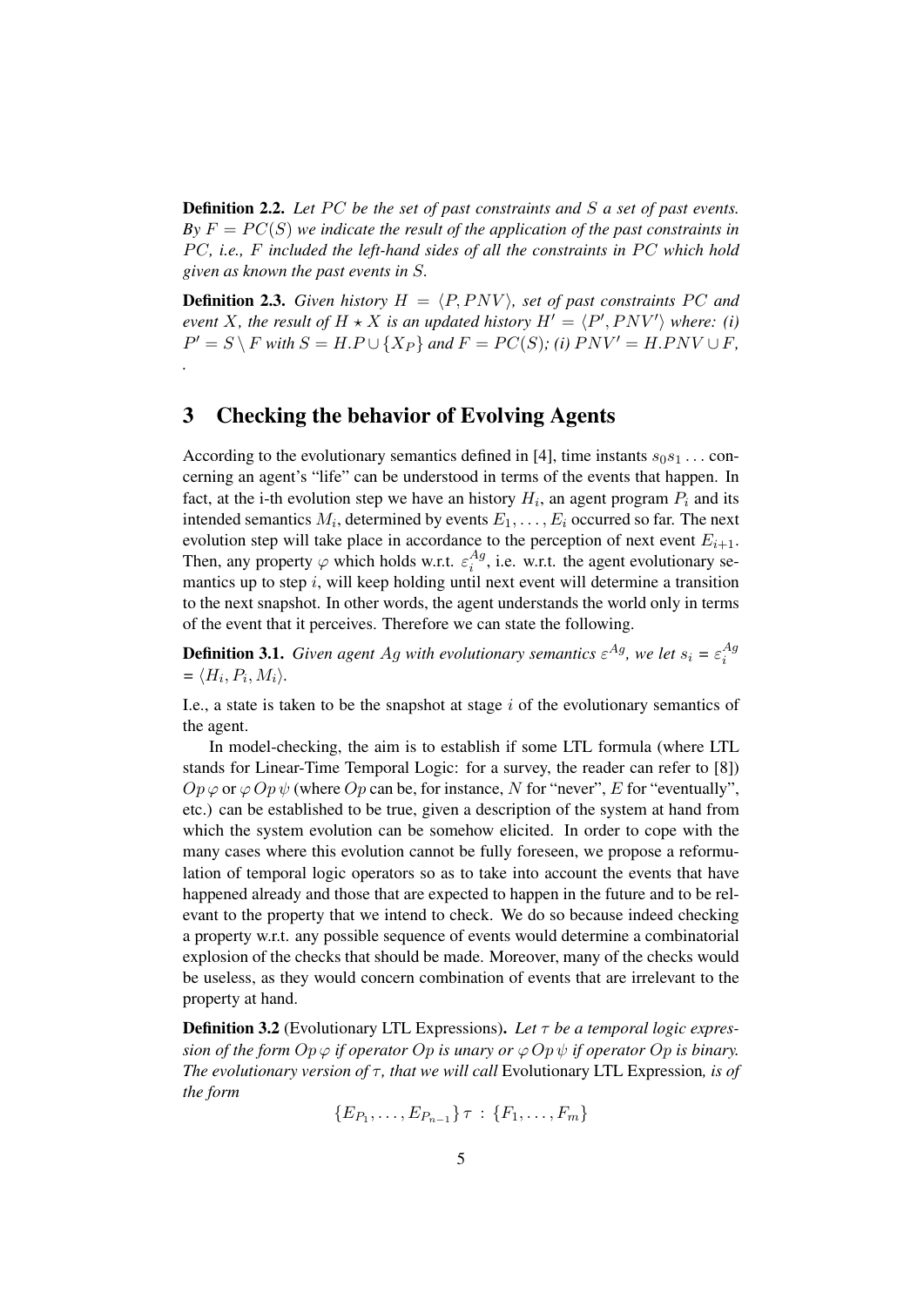where:  $n,m \geq 0$ ;  ${E_{P_1}, \ldots, E_{P_{n-1}}} \subseteq H_n.P$  *denote the relevant events which* are supposed to have happened;  $s_n = \varepsilon_n^{Ag}$  is the state from which the property *is required to be checked;*  $\{F_1, \ldots, F_m\}$  *denote the events that are expected to happen in the future; if*  $k - 1$  *is the state in which*  $F_m$  *will happen,*  $s_{n+k} = \varepsilon_{n+k}^{Ag}$  $\frac{Ag}{n+k}$  is *the state until which*  $\tau$  *is required to be checked.* 

We may notice that we might adapt for this case the enhanced temporal logic operators that we have discussed above, i.e., in  $\tau$ , we might adopt  $Op_{n,n+k}$  instead of  $Op$ , except that in general we do not know  $k$ , i.e., we cannot foresee at which state the last expected relevant event  $F_m$  will happen. We may also notice that in many practical cases we are unable to provide a full sequence of the expected events, and sometimes we will be interested only in some of them. Thus, in the above definition, to be able to indicate the sets of past and future events in a more flexible way we admit the syntax of regular expressions (see, e.g., http :  $/$ /en.wikipedia.org/wiki/Regular\_expression and the references therein). We also extend this syntax as follows.

Definition 3.3. *Let* X *be a wild-card standing for any event. The expression*  $X^+(Y^{\nu 1}_1,\ldots,Y^{\nu m}_m)$ , where  $m>0$  and for each of the  $v_i$ 's, either  $v_i>0$  or  $v_i$  $=$   $i+$ , *stands for a non-empty sequence of* X's in which each event  $Y_i$  *occurs*  $v_i$ *times, and in particular any number of times if*  $v_i = '+'$ .

Moreover, in Definition 3.2 we do not require the  $E_{P_i}$ 's and the  $F_i$ 's to be ground terms. Instead, we admit each of them to contain variables if we are not interested in precisely specifying some of their parameters. For instance, the expression  $X^+(consume_A^+(r,Q))$  indicates a sequence of events where the action of consuming (some resource  $r$ ) occurs at least once. Each action will refer to a quantity Q which is not specified. An evolutionary LTL expression could be for instance (where  $N$  stands for the LTL operator "never"):

$$
X^+(supply_A(r, s)) N(quantity(r, V), V < th) X^+(consume_A^+(r, Q))
$$

stating that, after having provided a supply of resource  $r$  for a total quantity  $s$ , the agent is expected to consume unknown quantities of the resource itself. Nevertheless, the expression states a constraint requiring that the available quantity of resource r remains over a certain threshold th. Evolutionary LTL expressions are in fact supposed to act as constraints to be verified at run-time whenever new events are perceived. At any state between  $s_i$  and  $s_{n+k}$  a violation may occur if the inner LTL formula  $\tau$  does not hold of that state. The proposition below formally allows for dynamic run-time checking of evolutionary LTL expressions. In fact, it says that if a given expression holds in a certain state and is supposed to keep holding after the first expected event has happened, then checking this expression amounts to checking the modified expression where the occurred event has become a past event, and subsequent events are still expected.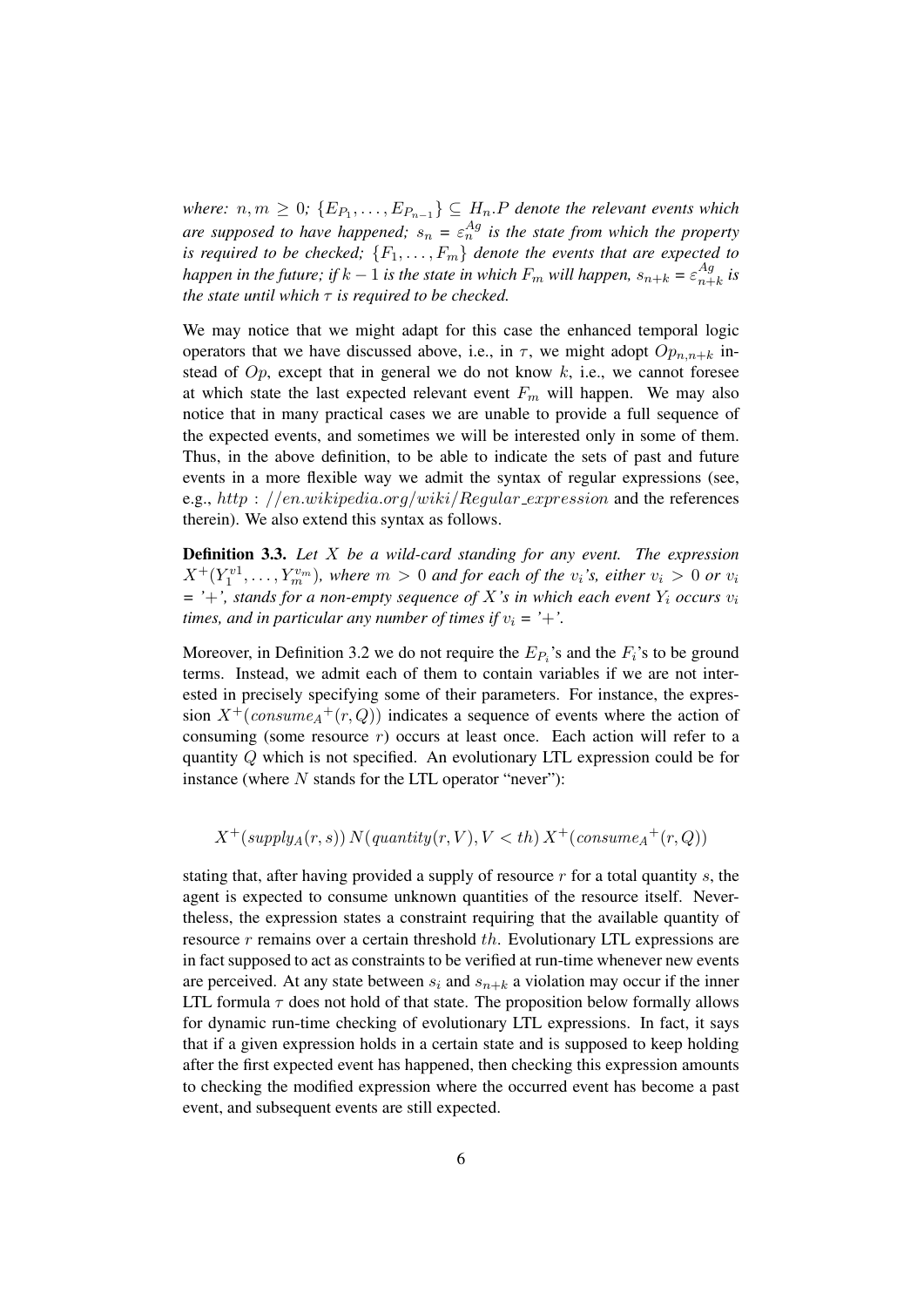**Proposition 1.** *Given expression*  $\mathcal{F} = \{E_{P_1}, \ldots, E_{P_n}\}\tau$  :  $\{F_1, \ldots, F_m\}$ , assume *that* F *holds at state*  $s_n$  *and that*  $\tau$  *still holds after the occurrence of event*  $F_1$ *. Given*  $\mathcal{F}_{F_1} = \{E_{P_1}, \ldots, E_{P_n}, F_{P1}\}\,\tau \,:\, \{F_2, \ldots, F_m\}$  we have  $\mathcal{F} \equiv \mathcal{F}_{F_1}$ .

In prior work (see e.g., [2, 3]), we introduced temporal logic rules with *improvement*, where actions could be specified in order to cope with unwanted situations. We extend this approach to the present work. As discussed above, we consider evolutionary LTL expressions as constraints that can hold or not at any state. We enrich these constraints by means of the specification of which actions to perform in order to try regain a suitable state of affairs. For lack of space, we illustrate our proposal by means of the following example. The evolutionary LTL expression with improvement listed below states that no more consumption can take place if the available quantity of resource  $r$  is scarce (thus, in this case, the improvement it is rather a repair).

 $X^+(supply_A(r, s)) N(quantity(r, V), V < th) X^+(consume_A^+(r, Q))$ :

prevent(consume  $_A(r, Q)$ )

We assume the distinguished predicate *prevent* to be implicitly added to the preconditions of every action, that can take place only if not prevented. We might as well add another constraint, that forces the agent to limit consumption to small quantities (say  $th1$ ) if it is approaching the threshold (say that the remaining quantity is  $th + s$ , for some s). Again, the distinguished predicate allow should be a precondition of every action, that should be performed only if not prevented and allowed.

$$
X^+(supply_A(r, s)) N(quantity(r, V), V < th + s) X^+(cosume_A^+(r, Q)) :
$$
  
allow(cosume\_A(r, Q), Q < th1)

## 4 Concluding Remarks

In this paper, we have presented an approach to update agent memory and to detect and correct behavioral anomalies by using dynamic constraints, based on introducing particular events, past events, that record what has happened. The runtime observation of actual anomalous behavior with dynamic possible correction of detected problems, as opposed to full prior classical program verification and validation on all inputs, can be a key to bringing down the well-known computational complexity of the agent behavior assurance problem.